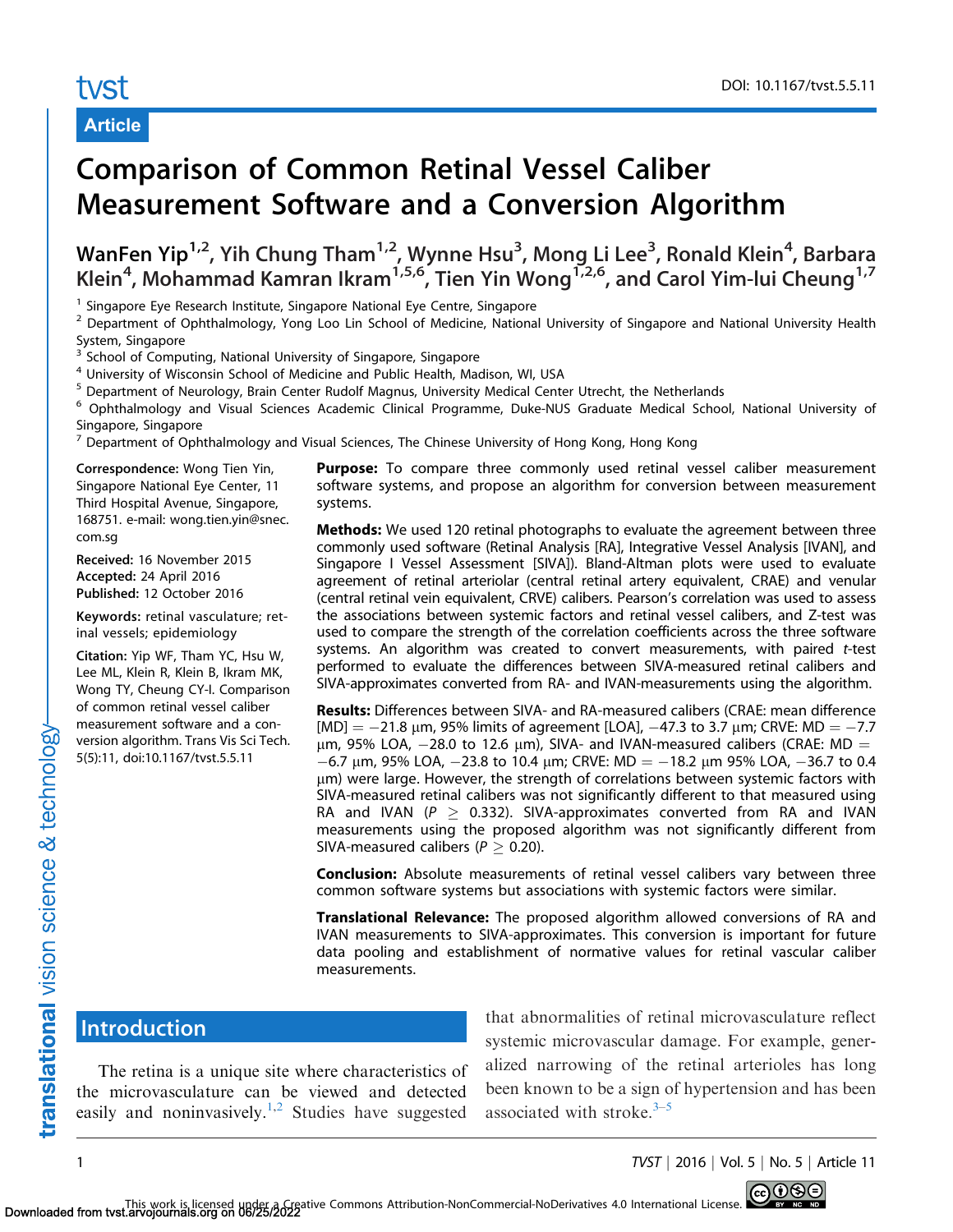<span id="page-1-0"></span>

Figure 1. (A) A screenshot of RA interface; (B) a screenshot of IVAN interface; (C) a screenshot of SIVA interface using the same fundus photo.

Advancements in digital retinal photography and computer software technologies have allowed objective measurements of retinal vessel caliber resulting in more precise quantification of generalized retinal arteriolar narrowing. These measurements have pro-

vided new data on the associations of retinal venular widening.<sup>[2](#page-9-0),[6,7](#page-9-0)</sup> Studies using retinal vessel caliber measurement software in different population- and clinic-based settings studies have reported good internal agreement and reliability.<sup>[8](#page-9-0)</sup> In addition, studies in these populations have also shown that retinal vessel caliber (e.g., narrower retinal arteriolar caliber and wider retinal venular caliber) are associated with risk of retinal and systemic diseases, including diabetic retinopathy, stroke, and cardiovascular mortality. $9-11$ 

Over the past two decades, there have been multiple software systems developed to measure retinal vessel caliber from fundus photographs. The Retinal Analysis (RA; version 6.51; Department Ophthalmology & Visual Science, University of Wisconsin, Madison, WI)<sup>[12–14](#page-9-0)</sup> was a pioneer computer-assisted software program, that was originally used in studies such as the Atherosclerosis Risk in Communities study,<sup>15</sup> Cardiovascular Health Study,<sup>[16](#page-9-0)</sup> Rotterdam study,  $17$  Beaver Dam Eye Study, <sup>[18](#page-9-0)</sup> Blue Mountains Eye Study,<sup>19</sup> Wisconsin Epidemiologic Study of Diabetic Retinopathy,<sup>9</sup> the Handan Eye Study<sup>20</sup> [\(Supplementary Table S1](http://tvst.arvojournals.org/data/Journals/TVST/935706/TVST-15-0311-s02.pdf)). This software program, however, requires significant user input and manual tracing of vessels (Fig. 1A). Another widely used system that was subsequently developed with automated detection and identification of arterioles and venules was the Integrative Vessel Analysis (IVAN; University of Wisconsin, Madison; Fig.  $(1B)$ ,  $^{21,22}$  $^{21,22}$  $^{21,22}$  used also in some of the earlier studies such as the Wisconsin Epidemiologic Study of Diabetic Retinopathy<sup>23</sup> and the Beaver Dam Eye Study,  $^{24}$  $^{24}$  $^{24}$  and in later studies such as the Multi-Ethnic Study of Atherosclerosis,<sup>[21](#page-9-0)</sup> Singapore Malay Eye Study,<sup>[25](#page-9-0)</sup> Singapore Prospective Study Program<sup>26</sup> Age, Gene/ Environment Susceptibility-Reykjavik Study<sup>[27](#page-10-0)</sup> ([Supplementary Table S1](http://tvst.arvojournals.org/data/Journals/TVST/935706/TVST-15-0311-s02.pdf)). Finally, the Singapore I Vessel Assessment (SIVA; version 3.0; National University of Singapore),  $^{28,29}$  $^{28,29}$  $^{28,29}$  improved on more automation features, including automated detection of the optic disc center, optic disc edge, and automated detection and identification of arterioles and venules. The SIVA software also provided a more global representation of the overall retinal vascular network, with measurements over a wider measurement area (up to 2 disc diameters) and additional geometry parameters such as branching angles, bifurcation, fractal dimension, and tortuosity (Fig.  $1C$ ).<sup>[29,30](#page-10-0)</sup> Together, these three retinal vessel software systems have been used in population- and clinic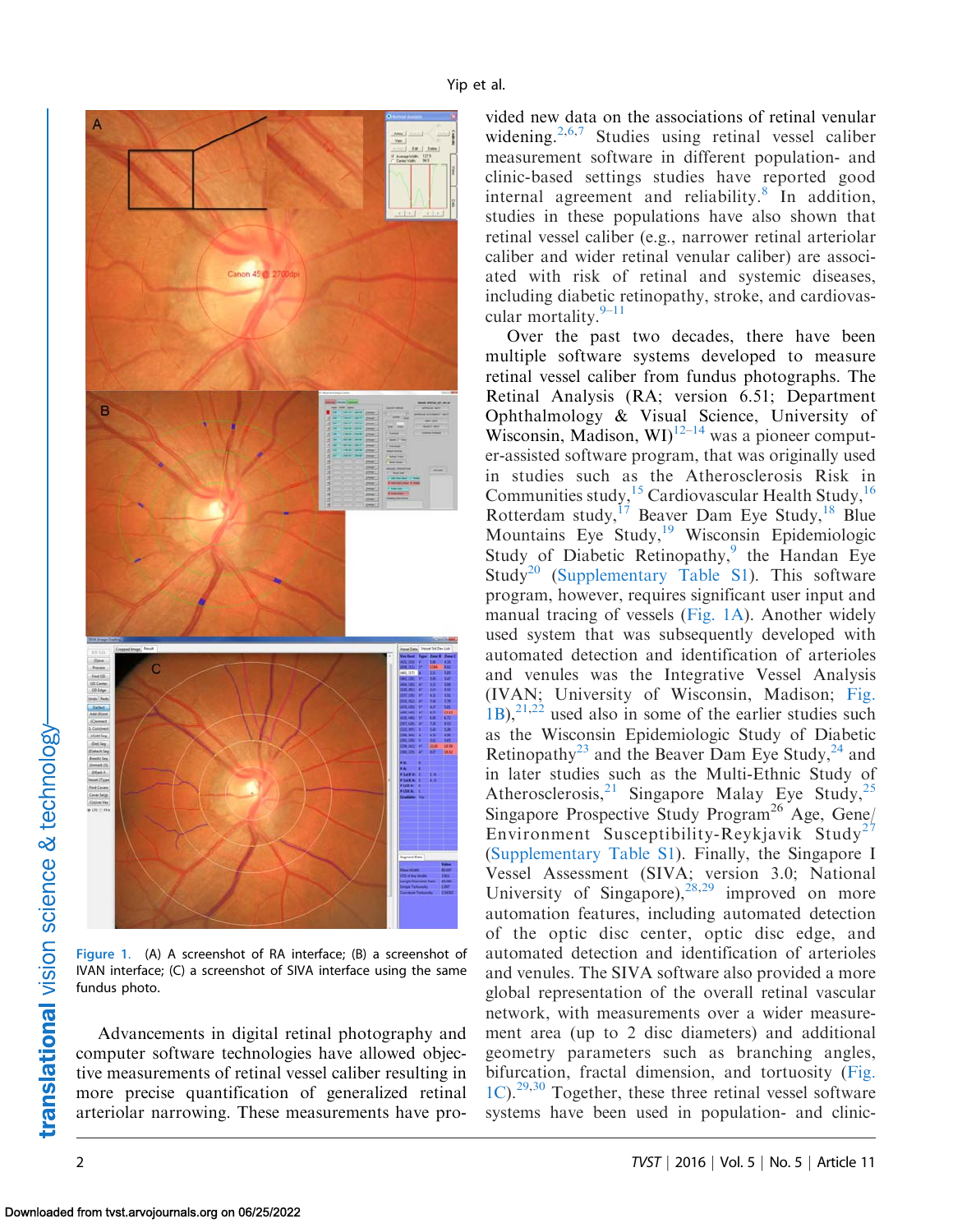based studies totaling more than 100,000 participants ([Supplementary Table S1\)](http://tvst.arvojournals.org/data/Journals/TVST/935706/TVST-15-0311-s02.pdf).

A major gap in the research is the interchangeability of the different retinal vessel caliber measurement systems, and whether reported findings from different studies using various systems are directly comparable. This poses challenges in data pooling and metaanalysis, and in understanding the ''normative value'' of retinal caliber measurements. There is no existing algorithm that allows one system to be converted to another. To address this, we assessed the agreement between these three widely used retinal vessel caliber measurement systems (RA, IVAN, and SIVA), compared the strength of the associations with common systemic factors (e.g., blood pressure [BP]) and developed an algorithm that converts RA IVAN measurements to SIVA-approximates. Results of our study will allow future data pooling, metaanalysis, and establishment of normative values.

## Methods

#### Study Population

We included a subgroup of 120 healthy persons randomly selected from two population-based studies (the Singapore Prospective Study Program [SP2] and Singapore Chinese Eye Study [SCES]) for assessment of agreement of retinal vessel caliber measurement between the three retinal vessel caliber software systems: RA, IVAN, and SIVA.

Details of both the SP2 and SCES study participants and methods have been described elsewhere. $31,32$  Both studies adhered to the tenets of the Declaration of Helsinki and written informed consent was obtained from all eligible participants. For purpose of this study, we excluded the participants with any self-reported stroke, self-reported heart disease, diabetes mellitus, refractive error greater than or equal to 8 diopters (D) or less than or equal to  $-12$ D, glaucoma, any retinal diseases (retinopathy and age-related macular degeneration), obesity, or had ungradable retinal fundus photographs. The definition of diabetes, obesity, glaucoma, and retinal diseases has been reported previously. $33$ 

#### Retinal Photography

In the 120 subjects selected from SP2 and SCES, retinal photographs were taken after dilating the pupils with 1% tropicamide and 2.5% phenylephrine hydrochloride, using a digital nonmydriatic retinal camera (CR-DGi with a 10D SLR back; Canon,

Tokyo, Japan). In each photograph, the optic disc was positioned at the center of the photograph.

Images acquired among the 120 subjects from SP2 and SCES were graded using RA, IVAN, and SIVA (all grading procedures are described as below).

## Measurement Procedures of Different Measurement Systems

#### Retinal Analysis

Vessel grading was performed in accordance with the Atherosclerosis Risk in Communities (ARIC) study grading protocol modified as the MESA-EYE Retinal Vessel Measurement Protocol.<sup>[8](#page-9-0)</sup> Details of RA measurement protocol has been described in detail in previous study.<sup>8</sup> Briefly, a standardized grid (calibrated to a fixed size based on the camera resolution) was manually centered on the optic disc. Each vessel was also identified manually by the trained grader as a venule or arteriole [\(Fig. 1A](#page-1-0)). All vessels, coursing through a specified area of the grid (0.5–1.0 disc diameter from the disc margin) were measured by a grader. Vessels measuring less than 25 µm were not measured. Branches of arterioles were measured if the trunk measured greater than or equal to 85 µm. The Knudtson-Parr-Hubbard formula was used to standardize individual vessel calibers as central retinal artery equivalent (CRAE) and central retinal vein equivalent  $(CRVE)^{34}$  $(CRVE)^{34}$  $(CRVE)^{34}$ 

#### Integrative Vessel Analysis

Vessel grading was performed based on the ARIC study grading.<sup>35</sup> Briefly, a standardized ARIC grid (calibrated to a fixed size based on the camera resolution) was manually centered on the optic disc. Unlike RA, vessels coursing through specified area (0.5–1.0 disc diameter from the disc margin) were automatically traced and identified as arterioles or venules ([Fig. 1B\)](#page-1-0). A trained grader masked to participants' characteristics further made manual corrections when necessary. Based on the revised Knudtson-Parr-Hubbard formula<sup>[34](#page-10-0)</sup> the retinal arteriolar and venular calibers were summarized as CRAE and CRVE, respectively.

#### Singapore I Vessel Assessment

Details of SIVA measurement protocol have been described in detail previously.<sup>[29](#page-10-0)</sup> In brief, SIVA automatically identified the optic disc with reference to the optic disc center, and automatically identified and traced the retinal arterioles and venules. To further ascertain the accuracy of automated vessel tracing generated by programs, trained graders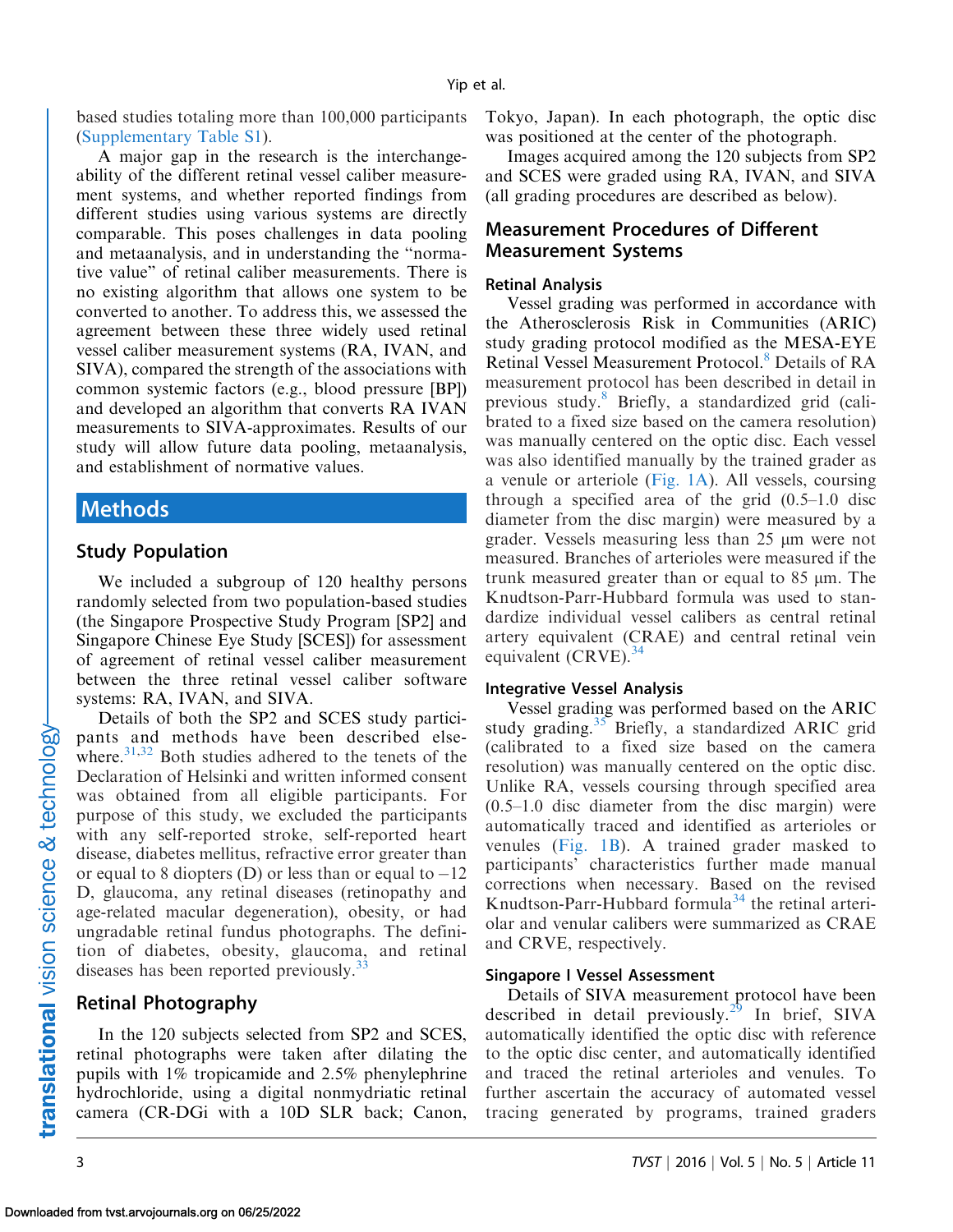examined the traced vessels and further made manual corrections as necessary. Retinal vascular parameters were only measured for a specified area, defined as the region from 0.5 to 2 disc diameter away from the disc margin [\(Fig. 1C\)](#page-1-0). Retinal arteriolar and venular caliber was summarized as CRAE and CRVE, respectively, based on the revised Knudtson-Parr– Hubbard formula. $34$  For the purpose of this study, only CRAE/CRVE measurements within 0.5 to 1.0 disc diameter are used.

### Systemic Variables

Information on participants' demographic characteristics and medical history was obtained by using a standardized questionnaire administered by trained personnel. Age was defined as the age at the time of clinic examination. Height was measured in centimeters using a wall-mounted measuring tape and weight was measured in kilograms using a digital scale. Body mass index (BMI) was calculated as body weight divided by height squared and expressed as  $\text{kg/m}^2$ . Systolic and diastolic blood pressures (S/DBP) were measured twice using a digital BP monitor (Dinamap model Pro Series DP110X-RW, 100V2; GE Medical Systems Information Technologies Inc., Milwaukee, WI). A third measurement was made if the SBP differed by greater than 10 mm Hg or the DBP differed by greater than 5 mm Hg. Hypertension was defined as SBP greater than or equal to 140 mm Hg, DBP greater than or equal to 90 mm Hg, or use of antihypertensive medication.<sup>36</sup> Venous blood samples were analyzed at the National University Hospital Referral Laboratory for biochemical testing of serum lipids and glucose.

## Statistical Analysis

All statistical analyses were performed using MedCalc, version 12.5 (MedCalc Software, Ostend, Belgium) and SPSS statistics version 17.0 (SPSS Inc., Chicago, IL).

Bland Altman plots<sup>[37](#page-10-0)</sup> were used to evaluate agreement among the three different grading systems. In the Bland-Altman plot analyses, the 95% limits of agreement (LOA) were defined as mean difference  $\pm 1.96 \times$  SD. In the plots, the difference between two measurements was plotted against the average of two measurements. Where a trend in the plot was identified, the slope of the least squares regression line was tested to examine if it significantly differed from zero to investigate the presence of any proportional bias. This was tested by Pearson's correlation coefficient[.37](#page-10-0),[38](#page-10-0) Presence of proportional bias would indicate that the discrepancies between the two measurements were not constant throughout the range of measurements. On the other hand, the mean difference value was compared with the zero value of difference using one-sample test to investigate the presence of any systemic (fixed) bias. Presence of systemic bias would indicate that the discrepancies were constant/fixed throughout the range of measurements.

Pearson correlation test was performed to examine the strength of association between each systemic variable with SIVA-measured retinal calibers (denoted as correlation coefficient  $R_1$ ). This analysis was repeated to obtain the correlation coefficients between each systemic parameter with RA- and IVAN-measured retinal calibers, respectively (denoted as correlation coefficients  $R_2$  and  $R_3$ , respectively). For each systemic variable, we then performed Z-test to compare the correlation coefficients between  $R_1$  and  $R_2$ , and between  $R_1$  and  $R_3$ . In Z-test, P value of less than 0.05 denotes a significant difference between the two comparing R-values, indicating strength of associations are different in the two comparing models.

## Conversion Algorithm

To develop an algorithm that converts the retinal vessel caliber measures from IVAN and RA software to approximate SIVA measurements, we used 80% data of the above mentioned 120 healthy subjects from SP2 and SCES  $(n = 97)$  as training set and the remaining 20% percent ( $n = 23$ ) as validation set.

A linear regression, with SIVA measurements as the outcome, was used to construct the algorithm. In the training set, coefficient of RA/IVAN caliber variable was obtained from the regression model and used to construct the conversion algorithm. The equations of respective algorithm are shown below:

### Algorithm for the Calculation of RA-Derived SIVA Approximate

#### RA-derived SIVA CRAE

 $=(0.4523 * RA$ -measured  $CRAE$ ) + 65.6924 (1) RA-derived SIVA CRVE

 $=(0.6503 * RA$ -measured  $CRVE$ ) + 64.1136 (2)

#### Algorithm for the Calculation of IVAN-Derived SIVA Approximate

#### IVAN-derived SIVA CRAE

 $=(0.7176 * IVAN-measured \, CRAE) + 34.3984 \quad (3)$ IVAN-derived SIVA CRVE

 $=(0.7102 * IVAN-measured \, CRVE) + 44.8717 \quad (4)$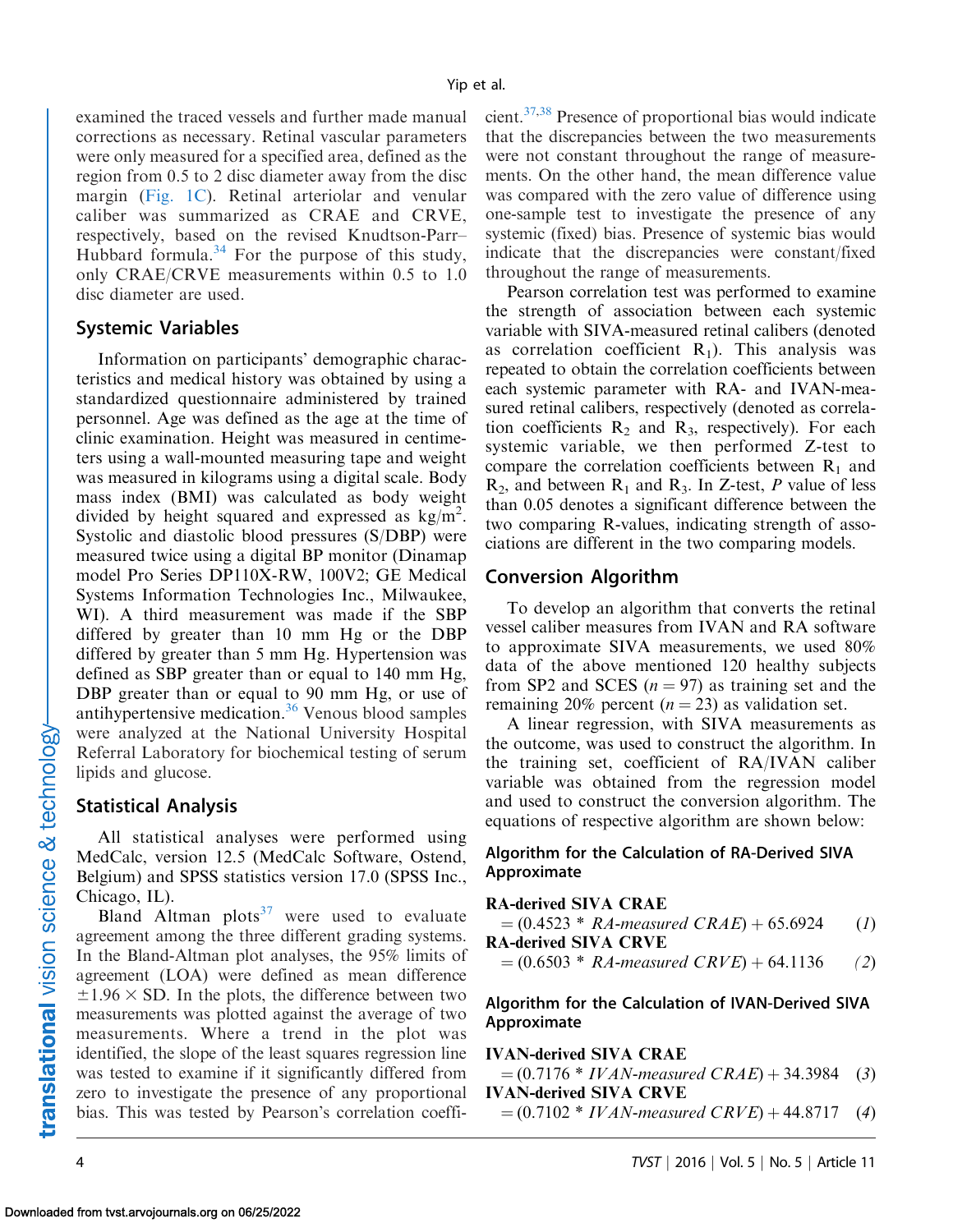| Characteristics             | <b>Healthy Participants</b><br>$(n = 120)$ ,<br>Mean $(SD)/n$ (%) |
|-----------------------------|-------------------------------------------------------------------|
| Age, y                      | 49.2 (11.4)                                                       |
| Sex, female                 | 82 (38.3)                                                         |
| BMI, $kg/m2$                | 21.7(3.1)                                                         |
| Hypertension, yes           | 32 (26.7)                                                         |
| Current Smoking status, yes | 5(4.2)                                                            |
| SBP, mm Hq                  | 126.3 (22.9)                                                      |
| DBP, mm Hq                  | 74.4 (10.7)                                                       |
| Total Cholesterol, mmol/L   | 5.3(0.9)                                                          |
| Glucose, mmol/L             | 4.7(0.6)                                                          |
| Spherical equivalent, D     | $-1.7(2.9)$                                                       |

Table 1. Baseline Characteristics of Included Participants

Paired *t*-test was performed to evaluate the differences between SIVA-measured retinal caliber with RA- and IVAN-derived SIVA retinal caliber approximates. Pearson's correlation coefficient was also performed to examine the correlation between SIVA-measured retinal caliber with RA- and IVANderived SIVA retinal caliber approximates.

## **Results**

Characteristics of subjects are shown in Table 1. The mean (SD) age was 49.2 years (11.1), mean SBP and DBP was 126.3 mm Hg (22.9) and 74.4 mm Hg (10.7), respectively, and mean spherical equivalent was -1.7 D (2.9).

Figures 2 through [4](#page-5-0) show the agreement in retinal vessel caliber measurements between the three retinal vasculature measurement systems. The mean difference between SIVA and RA was  $-21.8 \mu m$  (95%) LOA,  $-47.3$  to 3.7  $\mu$ m) for CRAE measurement, and  $-7.7 \mu m$  (95% LOA,  $-28.0$  to 12.6  $\mu m$ ) for CRVE measurement. For both measurements in CRAE and CRVE, the differences in vessel measurements between SIVA and RA correlated negatively and significantly with the average of the two measurements (for CRAE,  $r$  =  $-0.451, P < 0.001;$  for CRVE,  $r$  $= -0.240$ ,  $P = 0.008$ ; [Table 2](#page-6-0)), indicating presence of proportional bias.

When comparing retinal vessel caliber measurements between SIVA and IVAN, we observed that the mean difference between SIVA and IVAN was $-6.7\,\mu\mathrm{m}$ (95% LOA,  $-23.8$  to 10.4  $\mu$ m) for CRAE measurement, and –18.2 μm (95% LOA, –36.7 to 0.4 μm) for CRVE measurement. In addition, the differences in vessel measurements between SIVA and IVAN correlated negatively and significantly with the average of the two measurements (for CRAE,  $r = -0.333$ ,  $P < 0.001$ ; for CRVE,  $r = -0.374$ ,  $P = < 0.001$ ; [Table 2](#page-6-0)), indicating presence of proportional bias.

When comparing retinal vessel caliber measurements between RA and IVAN, we observed that the mean difference between  $RA$  and IVAN was 15.1  $\mu$ m (95% LOA,  $-8.7$  to 38.9  $\mu$ m) for CRAE measurement, and –10.2 μm (95% LOA, –32.6 to 11.6 μm) for CRVE measurement. In addition, the differences of CRAE measurements between RA and IVAN correlated positively and significantly with the average of the two measurements (for CRAE,  $r = 0.232$ , P value: 0.011; [Table 2\)](#page-6-0), indicating presence of proportional bias. The differences of CRVE measurements between RA and IVAN correlated negatively but there was no presence of proportional bias (for CRVE,  $r = -0.099$ , P value: 0.282; [Table 2\)](#page-6-0), only systemic bias was present ( $P < 0.001$ ).

[Table 3](#page-6-0) and [Figures 5](#page-7-0) and [6](#page-7-0) show the associations between systemic parameters with retinal vessel caliber. The strength of correlations of systemic parameters (age, sex, SBP, DBP, mean arterial blood



Figure 2. Bland Altman plot of agreement between SIVA and Retinal Analysis ( $n = 120$ ): (A) retinal arteriolar caliber (CRAE); (B) retinal venular caliber (CRVE).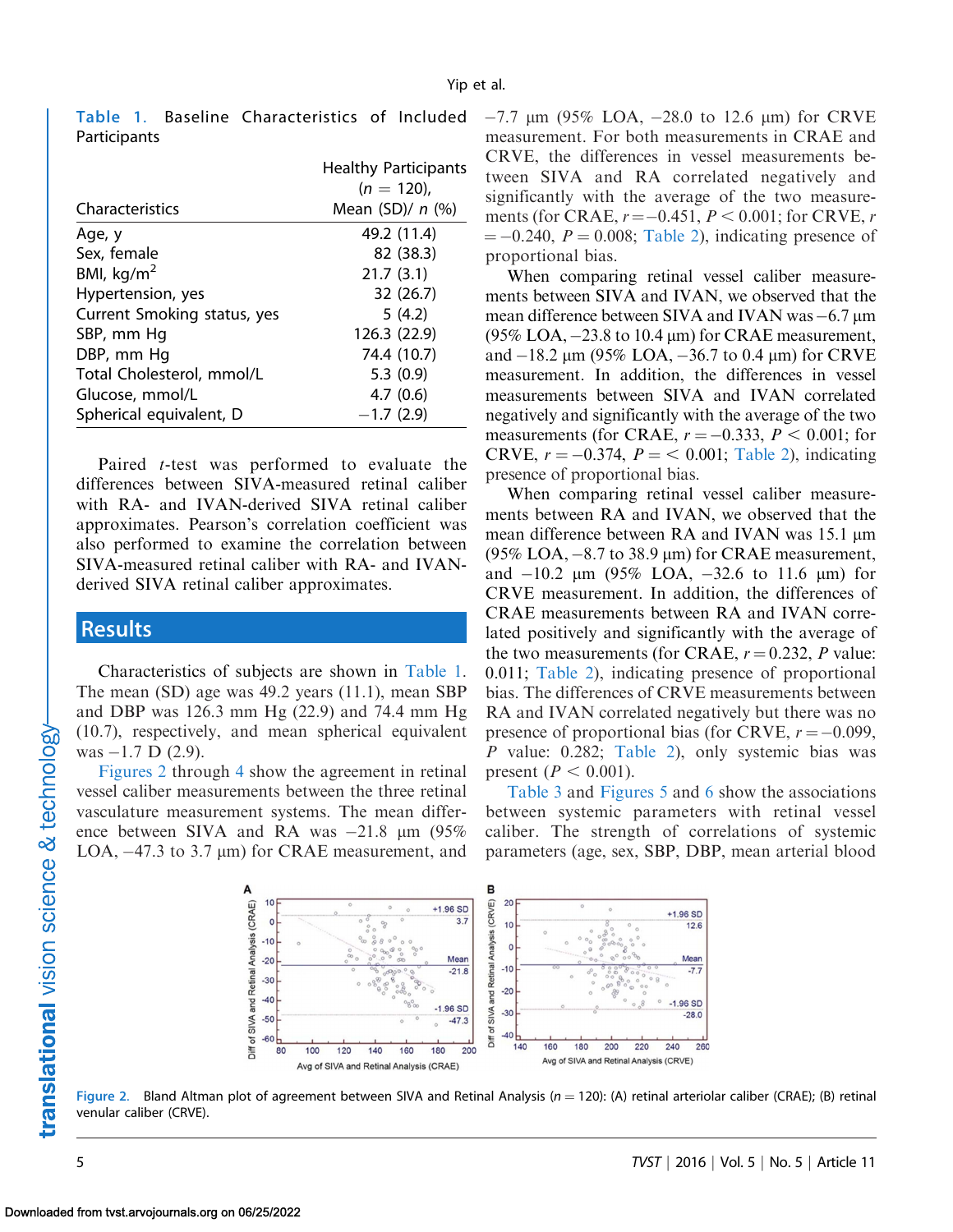<span id="page-5-0"></span>

Figure 3. Bland Altman plot of agreement between SIVA and IVAN  $(n = 120)$ : (A) retinal arteriolar caliber (CRAE); (B) retinal venular caliber (CRVE).

pressure [MABP], total cholesterol, low-density lipoprotein [LDL] cholesterol) with SIVA-measured CRAE were not significantly different to that measured using RA and IVAN (all  $P$  value > 0.332). Similarly, the strength of correlations of systemic parameters (age, MABP, total cholesterol, serum glucose, BMI, and estimated glomerular filtration rate [eGFR]) with SIVA-measured CRVE was not significantly different to that measured using RA and IVAN (all P value  $\geq$  0.395).

Comparisons between SIVA-measured retinal vessel caliber with RA- and IVAN-derived SIVA approximates are shown in [Table 4.](#page-8-0) The mean difference between SIVA and RA-derived SIVA approximate was -0.85 µm (95% confidence interval [CI]  $-3.84$ , 5.54  $\mu$ m,  $P = 0.710$ ) for CRAE measurement, and 2.54  $\mu$ m (95% CI -1.82, 6.90  $\mu$ m, P = 0.239) for CRVE measurement. Pearson's correlation coefficient between SIVA-measured retinal vessel caliber with RA-derived SIVA approximates were high (CRAE: 0.762; CRVE: 0.874). The mean difference between SIVA and IVAN-derived SIVA

approximate was -0.96 μm (95% CI, -4.92, 3.01 μm,  $P = 0.622$ ) for CRAE measurement, and  $-0.39 \mu m$ (95% CI,  $-4.19$  to 3.42  $\mu$ m,  $P = 0.835$ ) for CRVE measurement. Pearson's correlation coefficient between SIVA-measured retinal vessel caliber with IVAN-derived SIVA approximates were high (CRAE: 0.847; CRVE: 0.895).

## **Discussion**

In this study, evaluating the agreement between three commonly used retinal vessel caliber measurement software systems (RA, IVAN, and SIVA), we observed poor agreement between the RA, IVAN, and SIVA absolute measurements. This indicates that absolute measurements from the three systems should not be interpreted interchangeably. However, despite the lack of agreement between the three systems, the strength of associations between systemic parameters with retinal vessel calibers measured was similar. This suggests that the ability of the three software systems to detect associations with established systemic factors



Figure 4. Bland Altman plot of agreement between RA and IVAN ( $n = 120$ ): (A) retinal arteriolar caliber (CRAE); (B) retinal venular caliber (CRVE).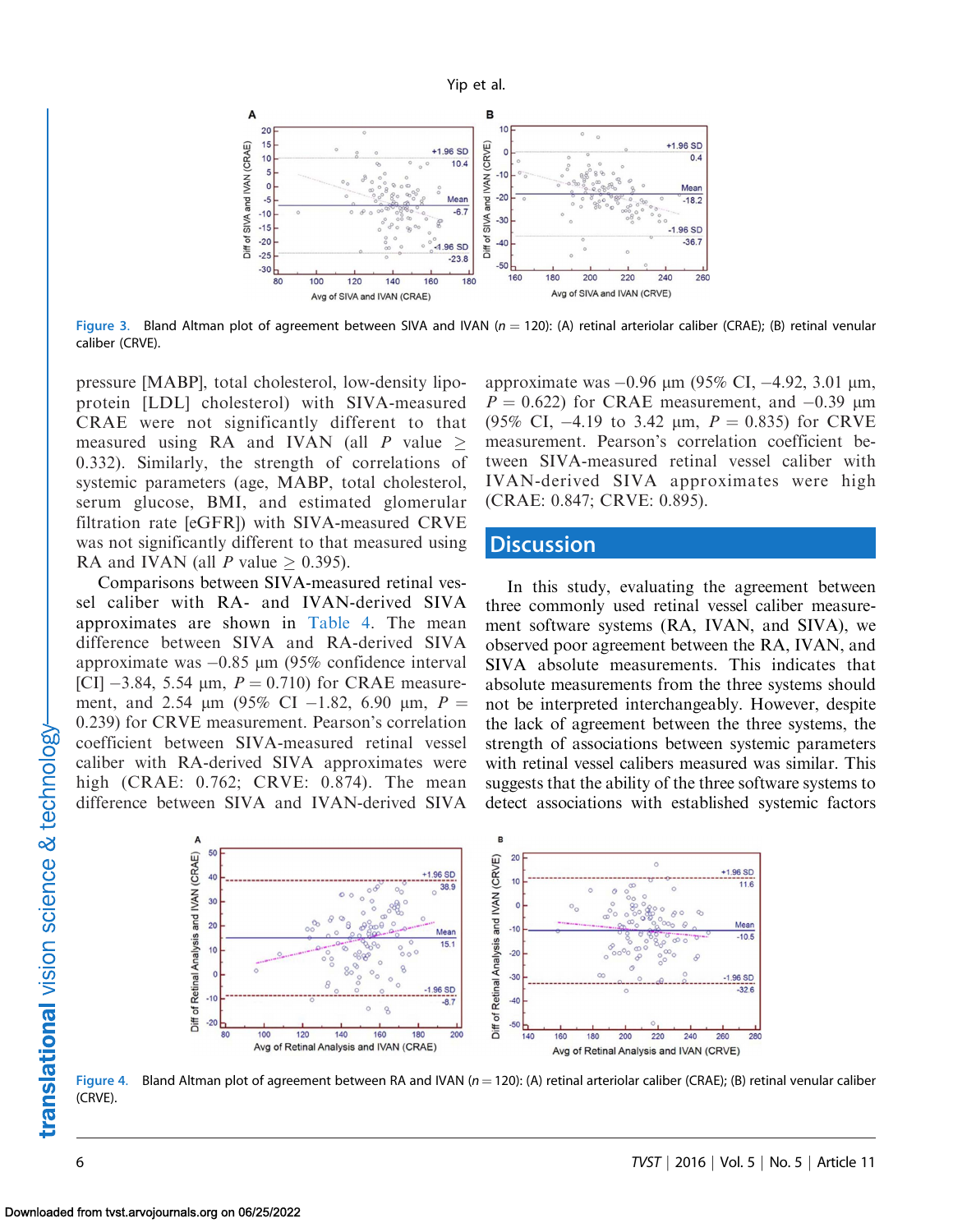<span id="page-6-0"></span>

|  | Table 2. Agreement Analysis between RA, IVAN, and SIVA |  |  |  |  |  |  |
|--|--------------------------------------------------------|--|--|--|--|--|--|
|--|--------------------------------------------------------|--|--|--|--|--|--|

|                                          | Mean Difference            |          | Pearson's Correlation |             |
|------------------------------------------|----------------------------|----------|-----------------------|-------------|
| <b>Retinal Vessel Caliber Parameters</b> | (95% LOA)                  | P Value* | Coefficient, r        | $P$ Value** |
| Comparison between SIVA and RA:          |                            |          |                       |             |
| <b>CRAE</b>                              | $-21.8$ (3.7 to $-47.3$ )  | < 0.001  | $-0.451$              | < 0.001     |
| <b>CRVE</b>                              | $-7.7$ (12.6 to $-28.0$ )  | < 0.001  | $-0.24$               | 0.008       |
| Comparison between SIVA and IVAN:        |                            |          |                       |             |
| <b>CRAE</b>                              | $-6.7$ (10.4 to $-23.8$ )  | < 0.001  | $-0.333$              | < 0.001     |
| <b>CRVE</b>                              | $-18.2$ (0.4 to $-36.7$ )  | < 0.001  | $-0.374$              | < 0.001     |
| Comparison between RA and IVAN:          |                            |          |                       |             |
| <b>CRAE</b>                              | 15.1 (38.9 to $-8.70$ )    | < 0.001  | 0.232                 | 0.011       |
| <b>CRVE</b>                              | $-10.2$ (11.6 to $-32.6$ ) | < 0.001  | $-0.099$              | 0.282       |

\* P value of one sample t-tests (comparing between mean difference and zero value) to indicate presence of systemic bias.

\*\* P value of Pearson's correlation coefficients of regression line to indicate presence of proportional bias.

was similar. We developed a simple algorithm that converts RA and IVAN measurements to SIVAapproximate with minimal error. This might improve the ability of data pooling, metaanalysis, and comparing results of retinal vessel measurements from different studies.

While numerous population-based studies have examined the associations between retinal vessel caliber measurements and various systemic risk factors, these studies have used different retinal vessel measurement systems.<sup>[18,21,](#page-9-0)[29](#page-10-0)</sup> Importantly, it is unclear if the absolute retinal vessel caliber measurements from different population-based studies can be interpreted interchangeably. In this study, we demonstrated poor agreement between three retinal measurement software. Specifically, measurements from SIVA are consistently smaller when compared with measurements of both RA and IVAN. The differences in vessel tracing algorithm protocol and retinal vessel border definition between the three computer-assisted retinal measurement sys-

|                            | <b>SIVA</b> | <b>RA</b>  |            | <b>IVAN</b> |                        |
|----------------------------|-------------|------------|------------|-------------|------------------------|
| Systemic Variables         | $R_1$ Value | $R2$ Value | $P$ Value* | $R_3$ Value | $P$ Value <sup>#</sup> |
| Retinal arteriolar caliber |             |            |            |             |                        |
| Age, y                     | $-0.285$    | $-0.298$   | 0.912      | $-0.397$    | 0.332                  |
| Sex                        | 0.164       | 0.192      | 0.826      | 0.212       | 0.704                  |
| Systolic BP, mm Hg         | $-0.447$    | $-0.460$   | 0.897      | $-0.460$    | 0.897                  |
| Diastolic BP, mm Hg        | $-0.370$    | $-0.434$   | 0.562      | $-0.392$    | 0.841                  |
| MABP, mm Hq                | $-0.435$    | $-0.475$   | 0.704      | $-0.453$    | 0.865                  |
| Total cholesterol, mmol/L  | $-0.290$    | $-0.267$   | 0.849      | $-0.327$    | 0.757                  |
| LDL cholesterol, mmol/L    | $-0.282$    | $-0.278$   | 0.976      | $-0.330$    | 0.682                  |
| Retinal venular caliber    |             |            |            |             |                        |
| Age                        | $-0.334$    | $-0.356$   | 0.849      | $-0.232$    | 0.395                  |
| MABP, mm Hq                | $-0.163$    | $-0.183$   | 0.873      | $-0.146$    | 0.897                  |
| Total cholesterol, mmol/L  | $-0.242$    | $-0.239$   | 0.984      | $-0.227$    | 0.905                  |
| Serum glucose, mmol/L      | $-0.041$    | 0.036      | 0.555      | 0.039       | 0.542                  |
| BMI, $kg/m2$               | 0.087       | 0.13       | 0.741      | 0.155       | 0.596                  |
| eGFR, mL/min/1.73 $m2$     | 0.204       | 0.197      | 0.952      | 0.155       | 0.697                  |

|  |  | Table 3. Association of Retinal Vessel Caliber Measured Using RA, IVAN, and SIVA with Systemic Parameters |  |  |  |
|--|--|-----------------------------------------------------------------------------------------------------------|--|--|--|
|--|--|-----------------------------------------------------------------------------------------------------------|--|--|--|

 $HDL = high-density lipoprotein.$ 

 $*$  P value for z-test comparing between correlation coefficients  $R_1$  and  $R_2$ .

# P value for z-test comparing between correlation coefficient  $R_1$  and  $R_3$ .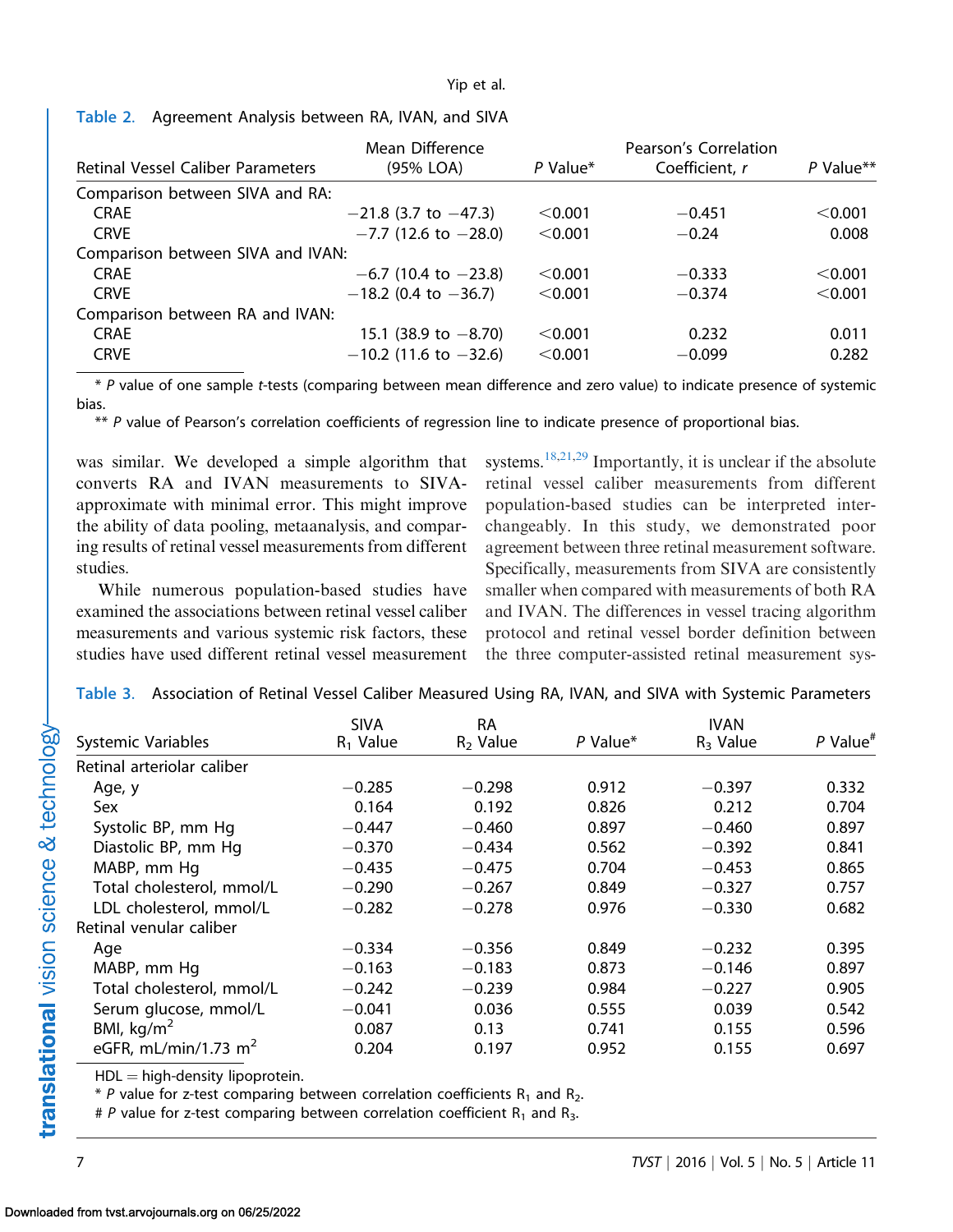<span id="page-7-0"></span>





Figure 6. Correlation of total cholesterol with retinal venular caliber measured (A) RA; (B) IVAN; (C) SIVA.

translational vision science & technology-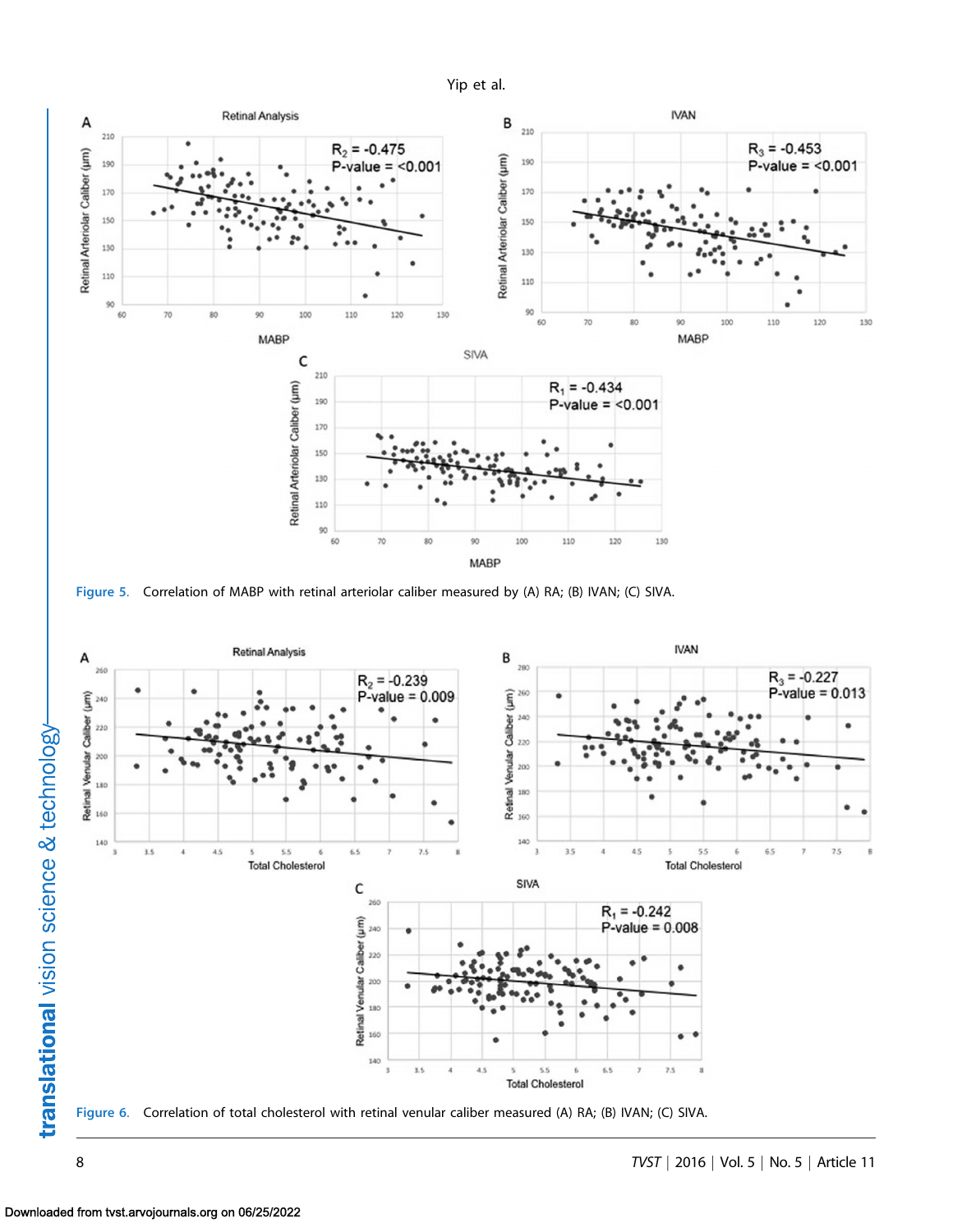| <b>Retinal Vessel Caliber</b> | Mean Difference (95% Cl), μm                                          | $P$ Value* | Pearson's Correlation Coefficient |
|-------------------------------|-----------------------------------------------------------------------|------------|-----------------------------------|
|                               | Comparison between SIVA measurements and RA-derived SIVA approximate: |            |                                   |
| <b>CRAE</b>                   | $-0.85$ ( $-3.84$ , 5.54)                                             | 0.710      | 0.762                             |
| <b>CRVE</b>                   | $2.54 (-1.82, 6.90)$                                                  | 0.239      | 0.874                             |
|                               | Comparison between SIVA and IVAN-derived SIVA approximate:            |            |                                   |
| <b>CRAE</b>                   | $-0.96$ ( $-4.92$ to 3.01)                                            | 0.622      | 0.847                             |
| <b>CRVE</b>                   | $-0.39$ ( $-4.19$ to 3.42)                                            | 0.835      | 0.895                             |
|                               |                                                                       |            |                                   |

<span id="page-8-0"></span>Table 4. Mean Difference of SIVA-Measured Retinal Caliber with RA- and IVAN-Derived Approximates

 $*$  P value calculated from paired  $t$ -test.

tems may explain the poor agreement in retinal vessel caliber measurements.  $\overline{$}^{8,34,35}$  $\overline{$}^{8,34,35}$  $\overline{$}^{8,34,35}$  Further, the measurement area of SIVA is based on the optic disc size, whereas measurement area of RA and IVAN is not affected by the optic disc size. As such, it is possible that for the same image, SIVA may have a wider/narrower measurement zone as compared with RA/IVAN and this may inherently affect retinal vessel caliber measurements. Thus, our findings suggest that absolute retinal vessel caliber measured by different software systems should not be used interchangeably, especially in the case of longitudinal/progression evaluations on the same individual (i.e., different software cannot be used at different time points on the same individual to evaluate changes in vessel caliber). In addition, the use of different retinal systems should be taken into account when pooling data from different studies.

However, we demonstrate that while the absolute measurements were different, the strength of associations with established systemic factors (i.e., MABP, total cholesterol) with retinal vessel caliber were similar across the three software ([Table 3](#page-6-0), [Figs. 5](#page-7-0), [6](#page-7-0)). This emphasizes the validity of previous studies in different populations.

We further developed a retinal vessel caliber conversion algorithm to generate SIVA-approximate measurements from RA and IVAN systems. We observed only a small mean difference  $(-0.39 \text{ to } 2.54)$  $\mu$ m) in absolute values when comparing SIVAmeasured retinal vessel caliber with RA- and IVANderived SIVA approximates. This indicates the proposed algorithm is potentially useful in converting RA- and IVAN-measured retinal vessel calibers to SIVA-approximate measurements. As our testing sample is relatively small, more images will be needed to further validate our proposed algorithm.

The strengths of this study include the comprehensive measurements of systemic parameters and the complete availability of retinal vessel caliber measurements across the systems of RA, IVAN, and SIVA on

same set of images. Nevertheless, this study has limitations. We only included retinal photographs with no ocular media opacities in our study. It is possible that the agreement across the three systems may be further affected in the presence of ocular media opacities. This aspect requires further evaluation.

In conclusion, we observed significant differences between retinal vessel caliber measurements made using RA, IVAN, and SIVA. However, the strength of associations between systemic parameters and retinal vessel calibers measured using the three systems were similar. Importantly, we developed a simple algorithm that can convert RA- and IVANmeasured retinal vessel calibers to SIVA-approximate measurements with minimal error. This will aid in data pooling, metaanalysis, and future establishment of normative values of retinal vessel caliber.

## Acknowledgments

Supported by National Medical Research Council STaR Grant No 0016/2013.

Disclosure: WanFen Yip, None; Yih Chung Tham, None; Wynne Hsu, patent involving the SIVA software, which is license by Exploit Technology, A\*STAR; Mong Li Lee, patent involving the SIVA software, which is license by Exploit Technology, A\*STAR; Ronald Klein, None; Barbara Klein, None; Mohammad Kamran Ikram, None; Tien Yin Wong, patent involving the SIVA software, which is license by Exploit Technology, A\*STAR; Carol Yim-lui Cheung, None

## **References**

1. Ikram MK, Ong YT, Cheung CY, Wong TY. Retinal vascular caliber measurements: clinical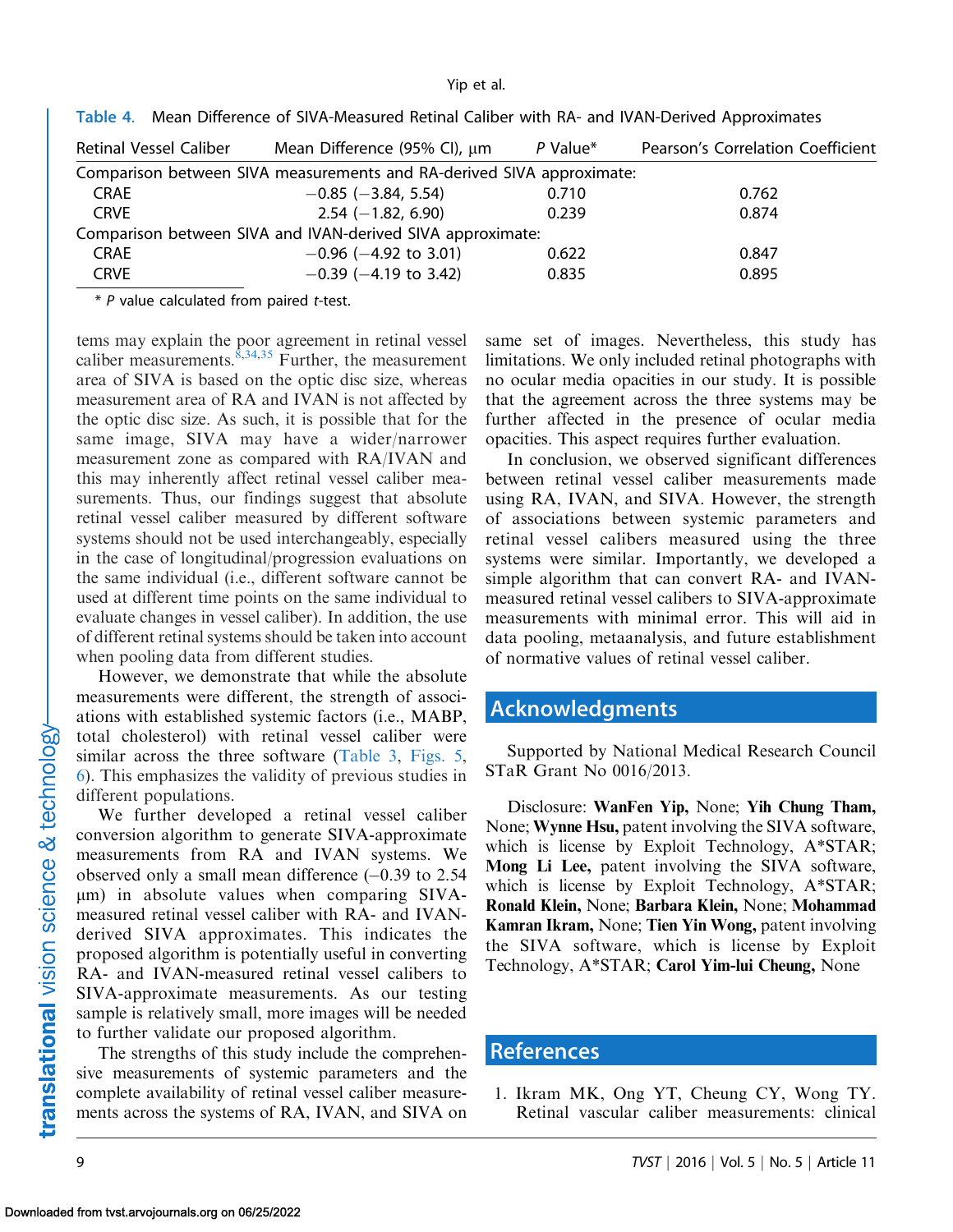<span id="page-9-0"></span>significance, current knowledge and future perspectives. Ophthalmologica. 2013;229:125–136.

- 2. Cheung CY, Ikram MK, Sabanayagam C, Wong TY. Retinal microvasculature as a model to study the manifestations of hypertension. Hypertension. 2012;60:1094–1103.
- 3. Walsh JB. Hypertensive retinopathy. Description, classification, and prognosis. Ophthalmology. 1982;89:1127–1131.
- 4. Wong TY, Klein R, Klein BE, Tielsch JM, Hubbard L, Nieto FJ. Retinal microvascular abnormalities and their relationship with hypertension, cardiovascular disease, and mortality. Surv Ophthalmol. 2001;46:59–80.
- 5. Keith NM, Wagener HP, Barker NW. Some different types of essential hypertension: their course and prognosis. Am J Med Sci. 1974;268: 336–345.
- 6. Cheung CY, Ikram MK, Klein R, Wong TY. The clinical implications of recent studies on the structure and function of the retinal microvasculature in diabetes. Diabetologia. 2015;58:871–885.
- 7. Sun C, Wang JJ, Mackey DA, Wong TY. Retinal vascular caliber: systemic, environmental, and genetic associations. Surv Ophthalmol. 2009;54: 74–95.
- 8. Sherry LM, Wang JJ, Rochtchina E, et al. Reliability of computer-assisted retinal vessel measurement in a population. Clin Exp Ophthalmol. 2002;30:179–182.
- 9. Klein R, Klein BE, Moss SE, et al. The relation of retinal vessel caliber to the incidence and progression of diabetic retinopathy: XIX: the Wisconsin Epidemiologic Study of Diabetic Retinopathy. Arch Ophthalmol. 2004;122:76–83.
- 10. Ong YT, De Silva DA, Cheung CY, et al. Microvascular structure and network in the retina of patients with ischemic stroke. Stroke. 2013;44: 2121–2127.
- 11. Wang JJ, Liew G, Klein R, et al. Retinal vessel diameter and cardiovascular mortality: pooled data analysis from two older populations. Eur Heart J. 2007;28:1984–1992.
- 12. Roy MS, Klein R, Janal MN. Relationship of retinal vessel caliber to cardiovascular disease and mortality in African Americans with type 1 diabetes mellitus. Arch Ophthalmol. 2012;130: 561–567.
- 13. Wong TY, Shankar A, Klein R, Klein BE. Retinal vessel diameters and the incidence of gross proteinuria and renal insufficiency in people with type 1 diabetes. *Diabetes*. 2004;53:179–184.
- 14. Saito K, Nagao Y, Yamashita H, Kawasaki R. Screening for retinal vessel caliber and its

association with metabolic syndrome in Japanese adults. Metab Syndr Relat Disord. 2011;9:427– 432.

- 15. Kan H, Stevens J, Heiss G, Klein R, Rose KM, London SJ. Dietary fiber intake and retinal vascular caliber in the Atherosclerosis Risk in Communities Study. Am J Clin Nutr. 2007;86: 1626–1632.
- 16. Sun C, Wang JJ, Islam FM, et al. Hypertension genes and retinal vascular calibre: the Cardiovascular Health Study. J Hum Hypertens. 2009;23: 578–584.
- 17. Ikram MK, de Jong FJ, Vingerling JR, et al. Are retinal arteriolar or venular diameters associated with markers for cardiovascular disorders? The Rotterdam Study. Invest Ophthalmol Vis Sci. 2004;45:2129–2134.
- 18. Wong TY, Knudtson MD, Klein R, Klein BE, Meuer SM, Hubbard LD. Computer-assisted measurement of retinal vessel diameters in the Beaver Dam Eye Study: methodology, correlation between eyes, and effect of refractive errors. Ophthalmology. 2004;111:1183–1190.
- 19. Liew G, Wang JJ, Rochtchina E, Wong TY, Mitchell P. Complete blood count and retinal vessel calibers. PloS One. 2014;9:e102230.
- 20. Yang K, Zhan SY, Liang YB, et al. Association of dilated retinal arteriolar caliber with early agerelated macular degeneration: the Handan Eye Study. Graefes Arch Clin Exp Ophthalmol. 2012; 250:741–749.
- 21. Wong TY, Islam FM, Klein R, et al. Retinal vascular caliber, cardiovascular risk factors, and inflammation: the multi-ethnic study of atherosclerosis (MESA). Invest Ophthalmol Vis Sci. 2006;47:2341–2350.
- 22. Klein R, Myers CE, Knudtson MD, et al. Relationship of blood pressure and other factors to serial retinal arteriolar diameter measurements over time: the Beaver Dam Eye Study. Arch Ophthalmol. 2012;130:1019–1027.
- 23. Klein R, Myers CE, Lee KE, Gangnon R, Klein BE. Changes in retinal vessel diameter and incidence and progression of diabetic retinopathy. Arch Ophthalmol. 2012;130:749–755.
- 24. Myers CE, Klein R, Knudtson MD, et al. Determinants of retinal venular diameter: the Beaver Dam Eye Study. Ophthalmology. 2012; 119:2563–2571.
- 25. Sun C, Liew G, Wang JJ, et al. Retinal vascular caliber, blood pressure, and cardiovascular risk factors in an Asian population: the Singapore Malay Eye Study. Invest Ophthalmol Vis Sci. 2008;49:1784–1790.